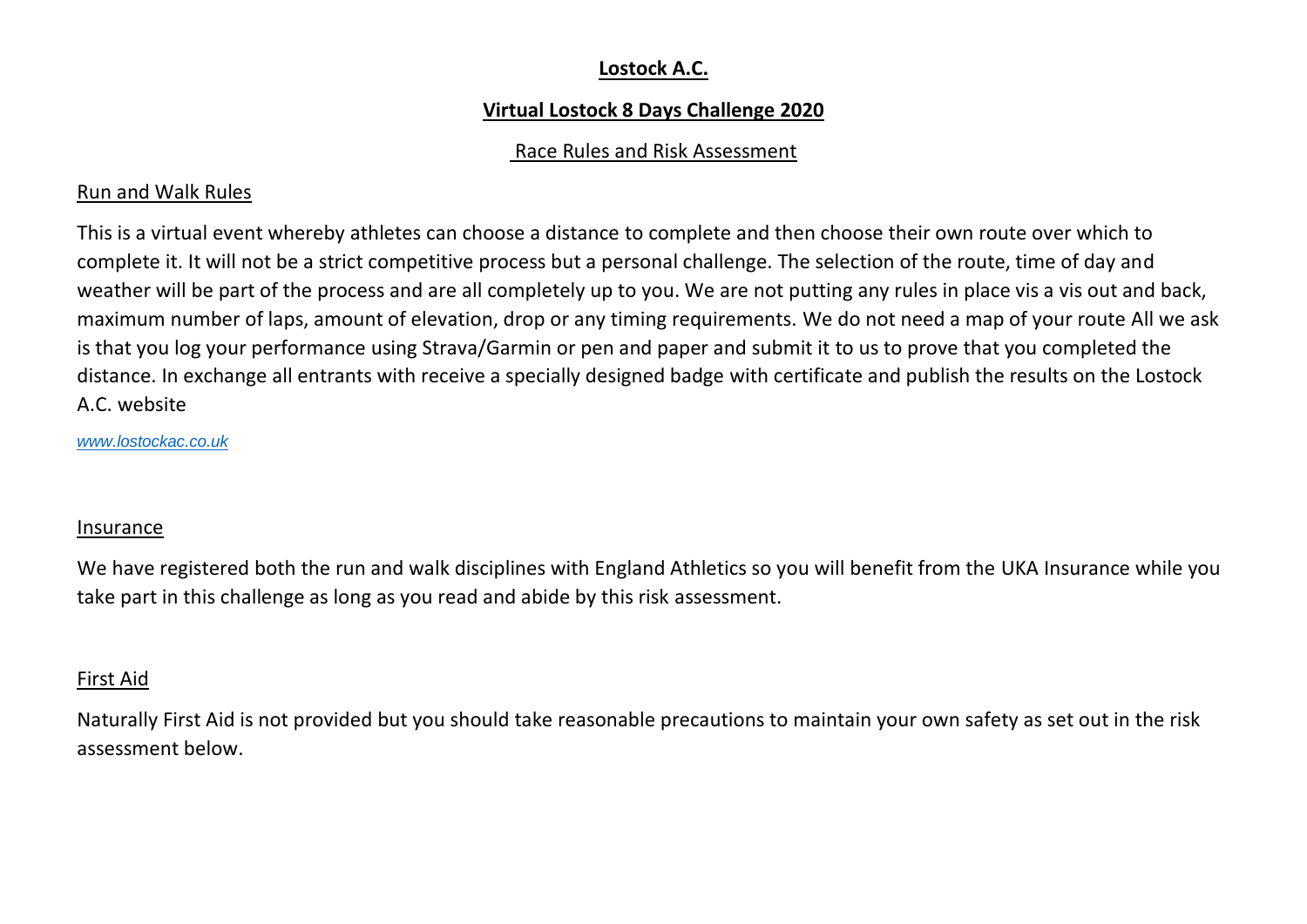# Risk Assessment

As this is a virtual event the event organisers control over the course is limited. So in order to minimise risk athletes should bear the following in mind when choosing their course:

- When choosing your route consider the time of day, the likely weather, the period of time you will be out and carry out your own risk assessment
- Consider the likelihood of meeting others along your route and consider avoiding congested areas
- Follow all relevant guidelines from the Government, Local Council, and England Athletics
- Follow the government's guidelines on social distancing and keep contact with others to a minimum, stay clear or give priority to pedestrians and other people using public spaces
- Consider others around you on your chosen route
- Carry your ICE details with you and let friends and family know where you are going, when you will return and check in on your return
- Keep to public rights of way
- Beware of traffic where your route crosses junctions and carriageway and do not wear headphones if your route crosses a carriageway
- Familiarise yourself with the terrain on the route you have chosen and the prevailing weather conditions and dress appropriately including waterproof/Hi Vis clothing and carry a torch if necessary
- Carry water and any emergency medication you require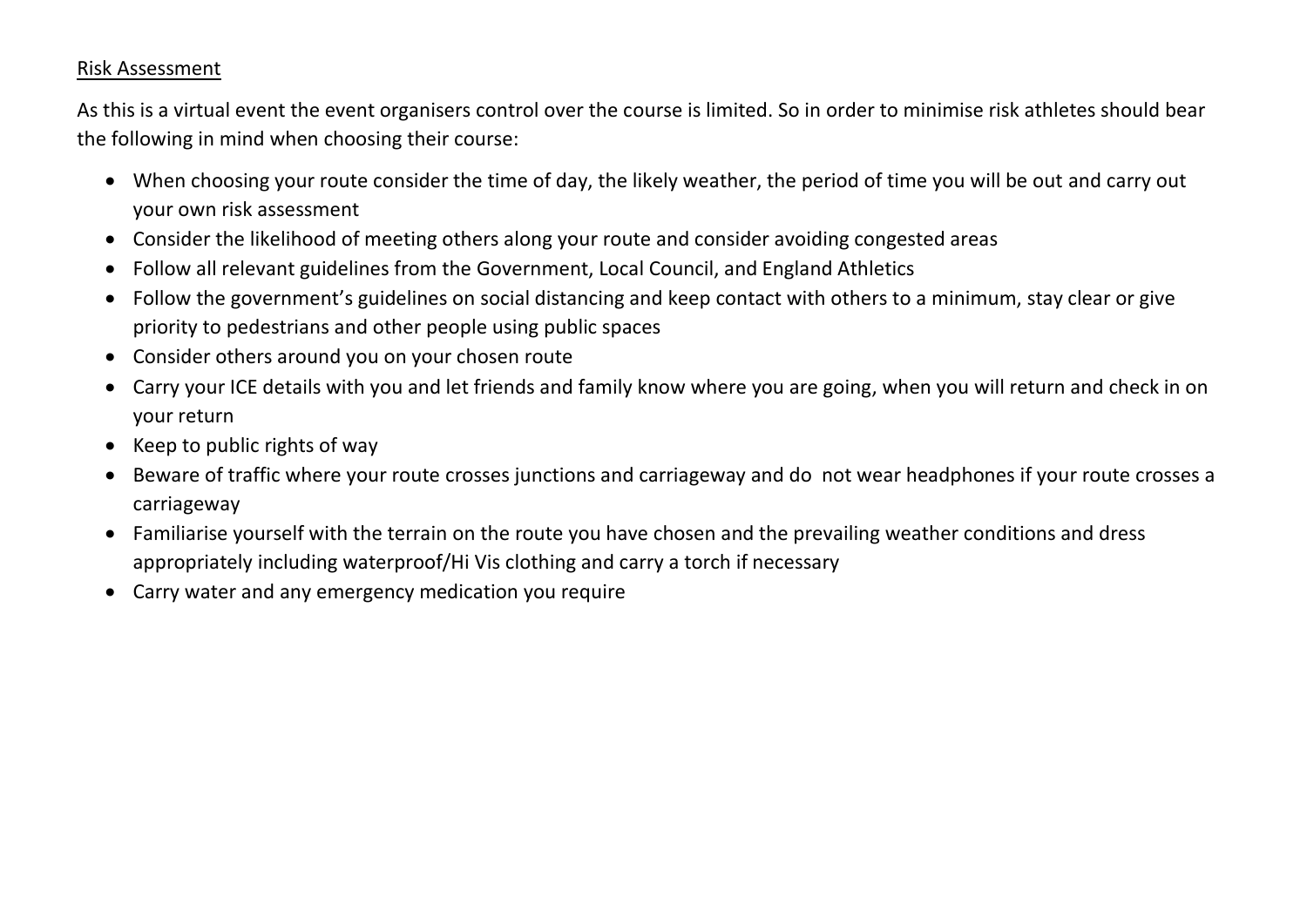# **Risk Assessment Virtual Lostock 8 Days Challenge 2020**

| Date:                    | Assessed by:      | Location :     | <b>Review:</b>                        |
|--------------------------|-------------------|----------------|---------------------------------------|
| 23/09/2020 to 30/09/2020 | <b>Mark Smith</b> | <b>Various</b> | Virtual Lostock 8 Days Challenge 2020 |

| <b>What are the Hazards</b>                 | Who might be harmed and how                               | <b>Controls</b>                                                                                                                                                                                                                                                                                                                                 | What else can you do to<br>control this risk                                                                                                                         | <b>Action by whom</b>                         | When is the<br>action needed<br>by |
|---------------------------------------------|-----------------------------------------------------------|-------------------------------------------------------------------------------------------------------------------------------------------------------------------------------------------------------------------------------------------------------------------------------------------------------------------------------------------------|----------------------------------------------------------------------------------------------------------------------------------------------------------------------|-----------------------------------------------|------------------------------------|
| <b>Walkers or Runners</b><br>Route Consider | <b>Walkers or Runners</b>                                 | Carry out your own risk assessment<br>Carry water and any emergency medication<br>you require                                                                                                                                                                                                                                                   | Refer to this Document for<br>advice and updates from the<br>government, Local Council,<br><b>England Athletics and</b><br>Lostock A.C. Website and<br>Facebook Page | Walkers or<br>Runners                         |                                    |
| Collisions with<br>members of the public    | <b>Walkers and Runners</b><br>Other members of the public | Advice given in Race Instructions<br>Consider the time of day<br>Walkers and Runners routes should be<br>planned in advance and preferably a quiet<br>route chosen away from known busy areas<br>Carry your ICE details with you and let<br>friends and family know where you are<br>going, when you will return and check in on<br>your return | Continued advice updates<br>from the government, Local<br>Council, England Athletics<br>and Lostock A.C. Website<br>and Facebook Page                                | Race Director<br>and<br>Walkers or<br>Runners |                                    |
| Social distancing<br>Spread of COVID-19     | <b>Walkers and Runners</b><br>Other members of the public | Advice given in race Instructions<br>Walkers and Runners routes should be<br>planned in advance and preferably a quiet<br>route chosen away from known busy areas<br>Follow current Government advice.<br>Consider the time and route in order to<br>minimise the impact on others.                                                             | Continued advice updates<br>from the government, Local<br>Council, England Athletics<br>and Lostock A.C. Website<br>and Facebook Page                                | Race Director<br>and<br>Walkers or<br>Runners |                                    |